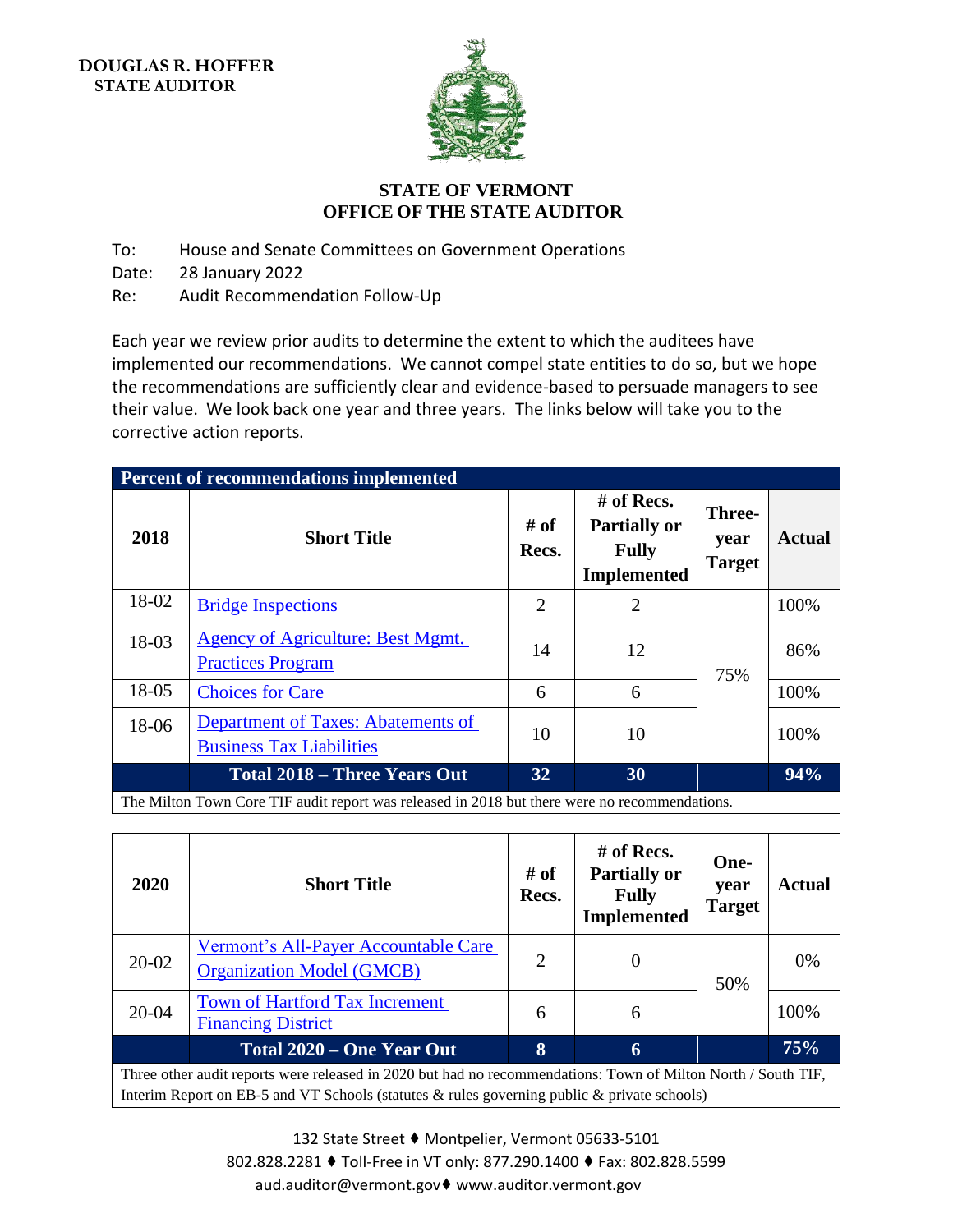## **Agency of Agriculture, Food, and Markets -- Best Management Practices Program (2018)** [Audit](https://auditor.vermont.gov/sites/auditor/files/documents/AAFM%20BMP%20Program%20Final%20Report.pdf) [Rec. Follow-up](https://auditor.vermont.gov/sites/auditor/files/documents/18-3%20AAFM%20Best%20Management%20Practices%20-%20Recommendations%20and%20Corrective%20Actions%20Report%20v2.pdf)

The Agency has fully implemented 10 of the 14 recommendations and two others are partially implemented. The Agency's explanation as to why one of the other two has not been implemented is internally inconsistent (see the second bullet below).

• We recommended that the Agency expeditiously update the BMP rules. Our initial recommendation follow-up in 2019 found that the AAFM has drafted BMP rules that were awaiting legal counsel review.

As of December 10, 2021 (which is over three years after we originally made this recommendation) AAFM has yet to file proposed rules with the Interagency Committee on Administrative Rules. For this reason, we are amending our previous status of "partially implemented" to "not implemented."

Why does this matter? Because failure to update the BMP rules results in continued adverse impacts on water quality for each day that passes. This puts additional pressure on State government to provide funding to farmers for various on-farm mitigation measures and to various state agencies for clean water projects.

• BMP grant agreements contain a provision that says final payment may be withheld for those grantees that are not in good standing with the Tax Department, but statute does not provide the authority for that. We recommended the Agency seek advice from Finance & Management and the AG's Office about this matter as it seems odd that Tax can withhold payments to contractors that owe money to the State but not grantees. In any case, until such time that the statute is amended, the BMP grant agreements should be revised to reflect current law.

The Agency claimed that the relevant provisions of Attachment C of the State's standard agreements cannot be revised. This is not accurate as the Bulletins are routinely revised as circumstances warrant.

## **Agency of Transportation – Bridge Inspections (2018)** [Audit](https://auditor.vermont.gov/sites/auditor/files/documents/Bridge%20Inspections%20Report.pdf) [Rec. Follow-up Report](https://auditor.vermont.gov/sites/auditor/files/documents/18-2%20Bridge%20Inspections%20-%20Recommendations%20and%20Corrective%20Actions%20Report%20v.1.pdf)

The Agency fully implemented 1 of the 2 recommendations and partially implemented the other. The issue that gave rise to the latter is described below.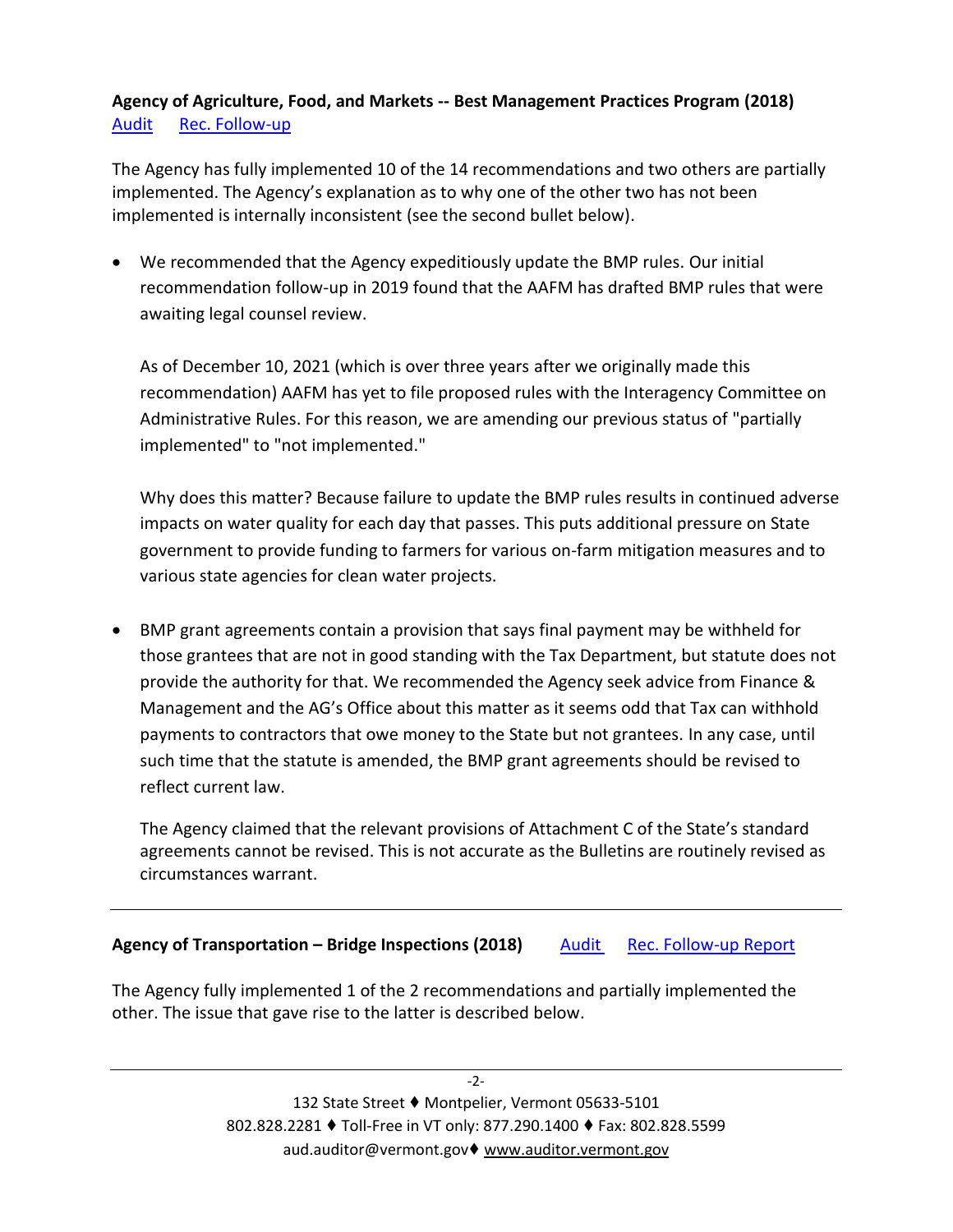*"Officials at four municipalities were not aware of specific deficiencies raised by the VTrans inspectors in 2014 and 2015 because they were unaware that the bridge inspection reports had been issued. VTrans does not notify the municipality when a new inspection report is posted. Officials at almost all of the municipalities in our review stated that notifications would help them improve the condition or maintenance of town bridges because without notification they may forget to check for new reports."*

We suggested that AOT develop a process to notify municipalities when a new inspection report is available. The Agency reported that they do not plan to contact each municipality when inspections of town-owned bridges are complete. Instead, they plan to rely on verbally informing municipalities that bridge inspection reports are available on-line during various meetings. Our audit found that this method was not always effective. It should be a simple logistical task to simply email the inspection report to a single point of contact in the host community.

This audit was not in the follow-up cycle this year but the Department's continuing failure to implement a number of recommendations is concerning

| <b>DHR and AHS - Employee Misconduct</b> DHR Audit |                  | Rec. Follow-up Report - DHR |
|----------------------------------------------------|------------------|-----------------------------|
| (2017)                                             | <b>AHS Audit</b> | Rec. Follow-up Report - AHS |

As w[e reported](https://auditor.vermont.gov/sites/auditor/files/documents/17-4%20Agency%20of%20Human%20Services%20-%20Recommendations%20%26%20Corrective%20Actions%20Report.pdf) last year, DHR implemented only 4 of 25 recommendations from the 2017 report. The Department stated that it had no intention of implementing many of the outstanding recommendations, which is odd because the recommendations flow directly from our findings, which themselves were derived from the evidence obtained during the audit. They are sensible and not terribly onerous. We disputed DHR's objections to adopting the recommendations and responded in detail in Appendix IV of the audit [report](https://auditor.vermont.gov/sites/auditor/files/documents/DHR%20Misconduct%20Report.pdf) (see pages 52 – 56).

In my office's experience, such a blanket refusal to implement recommendations is a first and suggests this committee would benefit from revisiting the recommendations. For this reason, and because there is a lot of money at issue, we decided to report this to you again even though it's off cycle.

**Relief from duty (RFD) costs**: There are circumstances where management believes it is in the best interest of the parties to remove an employee from the workplace while allegations are investigated. In such instances, the employees are paid while the process plays out.

Based on data from DHR, **the State has paid \$11.7 million in salaries and benefits to employees in temporary RFD status for alleged misconduct from 2014 – 2021.**